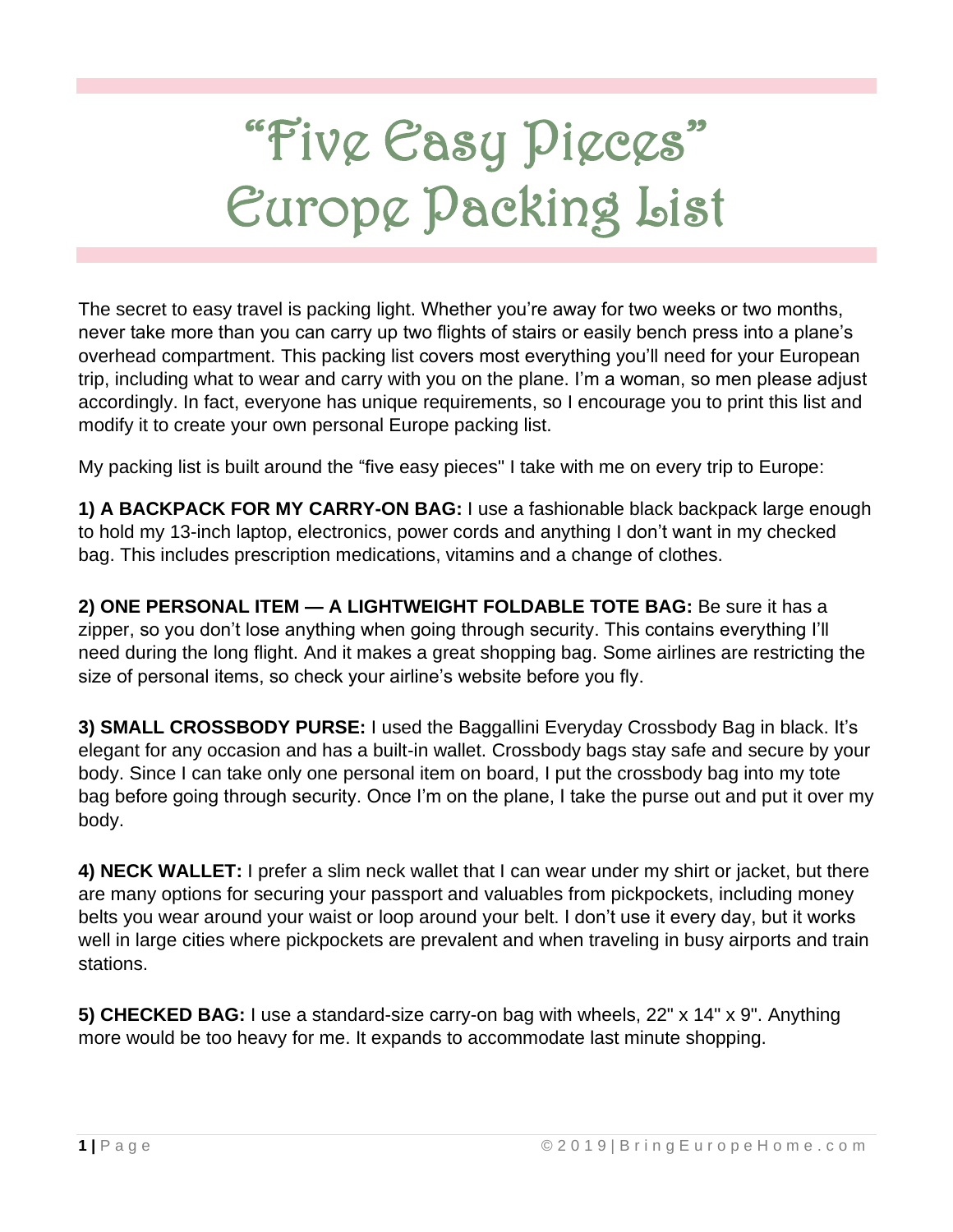# **IF YOU WANT TO GO CARRY-ON ONLY:**

If all your liquids fit into 3.4 ounce containers in a one-quart plastic bag, and your bag meets the airlines carry-on size limits, I encourage you to go carry-on only. You won't have to worry about losing your luggage or paying checked baggage fees. I need to bring special creams that are not available in Europe and I don't like lifting 40 pounds over my head, so I choose to check my bag. That said, most toiletries and cosmetics can be purchased in Europe. However, if you choose to bring your carry-on-sized suitcase onboard, you'll be limited to one personal item.

Here's what I pack in each of my five easy pieces:

# **1) A BACKPACK FOR MY CARRY-ON BAG**

Since you'll be carrying this on your back, keep items to a minimum. The question to ask is, could I live without this item for a few days if my checked bag were lost? If not, then put it in your carry-on.

#### **Electronics:**

 $\Box$  Laptop and power cable

- $\Box$  European adapters (This is just a plug adapter, not a converter. So be sure any electronics and appliances you pack are dual voltage, meaning they work on both 110-120V and 220- 240V. Bring at least two as they are not readily available in Europe.)
- $\Box$  Two 64 mb flash drives (To back up photos and docs on laptop)
- $\Box$  SanDisk microSD to SD Memory Card Adapter (To transfer photos from smart phone)
- $\Box$  Other electronics and their power cables
	- □ \_\_\_\_\_\_\_\_\_\_\_\_\_\_\_\_\_\_\_\_\_\_\_\_\_\_\_\_\_\_\_\_\_
	- □ \_\_\_\_\_\_\_\_\_\_\_\_\_\_\_\_\_\_\_\_\_\_\_\_\_\_\_\_\_\_\_\_\_

#### **Personal items:**

- $\Box$  Change of clothes: One t-shirt and undergarments.
- $\Box$  Computer glasses
- $\Box$  Prescription sunglasses
- $\Box$  Eyeglasses cleaner and cloth
- $\Box$  Photocopies of all credit cards, international driver's license and passport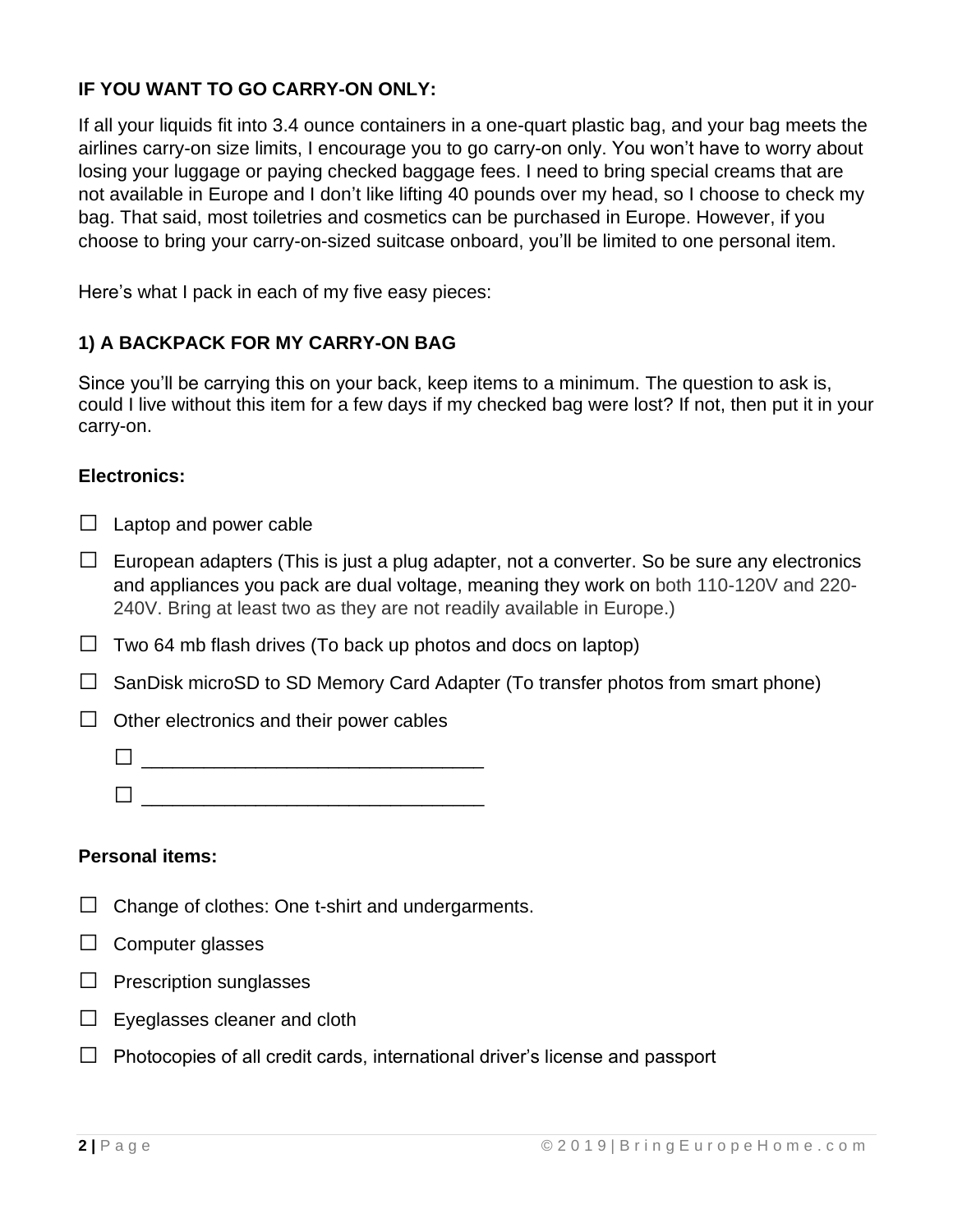# **Clothes to wear during the flight:**

- $\Box$  Comfortable shoes: I usually wear my heaviest pair, which are black Asics walking shoes.
- $\Box$  Extra pair of thin socks, which I take off after walking through security, unless I'm lucky enough to get a pre-TSA boarding pass.
- $\Box$  Compression socks (Do not go on a long flight without them.)
- $\Box$  Pants or a skirt that is not too tight
- $\Box$  Business casual top
- $\Box$  Raincoat with removable hood or light jacket depending on the weather

### **2) ONE PERSONAL ITEM — A LIGHTWEIGHT FOLDABLE TOTE BAG:**

Fill your tote bag with items that will make you more comfortable on the plane.

 $\Box$  One quart-size plastic bag to put all the liquids you will need during the flight.

# **Travel Tip: Clothes for Europe**

- Color coordinate around two neutrals that you can mix and match and layer easily, such as black and grey, black and tan, or brown and tan. Be sure your shoes can coordinate with any outfit.
- Europeans generally dress conservatively and in neutrals and a little dressier than the average American. If you want to stand out to pickpockets and others as an American tourist, wear loud colors, t-shirts with logos, shorts and a baseball cap. If you want to blend in and feel more like a local, stick to solid colors and add a colorful scarf. Why not buy one as a souvenir after you arrive?
- Packing cubes are a great way to organize your clothes, electronics and toiletries. They also minimize wrinkles in your clothes.

Remember the 3-1-1 rule: 3.4 ounces or less in one quart-size plastic bag. I like to carry:

| $\Box$ Toothpaste                                |
|--------------------------------------------------|
| $\Box$ Face cream                                |
| $\Box$ Hand cream                                |
| $\Box$ BB cream or liquid makeup                 |
|                                                  |
|                                                  |
| Travel documents:                                |
| $\Box$ Trip itinerary and reservation print outs |
| Boarding pass                                    |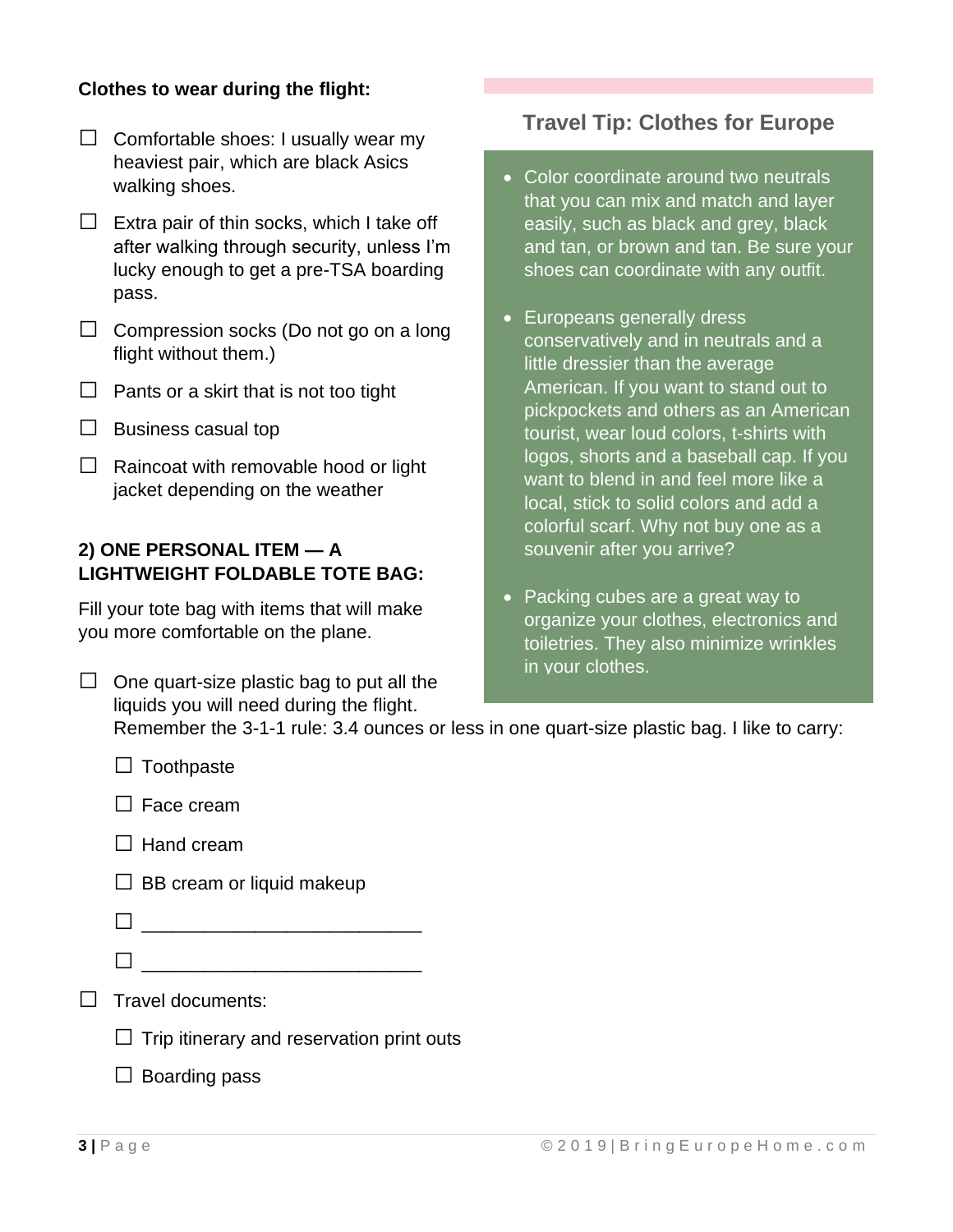|                          | $\Box$ Passes for airport lounge (if applicable)                                             |  |
|--------------------------|----------------------------------------------------------------------------------------------|--|
|                          |                                                                                              |  |
| $\Box$                   | Medicine and vitamins (I fill up a pill case with anything I'll need for the next 48 hours.) |  |
|                          | $\Box$ Prescription medications (bring full bottles if not over 3.4 ounces of liquid)        |  |
|                          | Sleep aid                                                                                    |  |
|                          | <b>Vitamins</b>                                                                              |  |
|                          | Over the counter medications                                                                 |  |
|                          |                                                                                              |  |
|                          | Sleep mask                                                                                   |  |
|                          | Water bottle                                                                                 |  |
|                          | Toothbrush                                                                                   |  |
|                          | Headphones (Earbuds or noise cancellation headphones)                                        |  |
| 3) SMALL CROSSBODY PURSE |                                                                                              |  |
|                          | Smart phone                                                                                  |  |
|                          | Driver's license                                                                             |  |
|                          | AAA card                                                                                     |  |
|                          | A few dollars                                                                                |  |
|                          | A few euros                                                                                  |  |
|                          | Lipstick                                                                                     |  |
| 4) NECK WALLET           |                                                                                              |  |
|                          | Passport                                                                                     |  |
|                          | Visas (if needed)                                                                            |  |
|                          | International driver's license                                                               |  |
|                          | Credit cards                                                                                 |  |
|                          | Euros                                                                                        |  |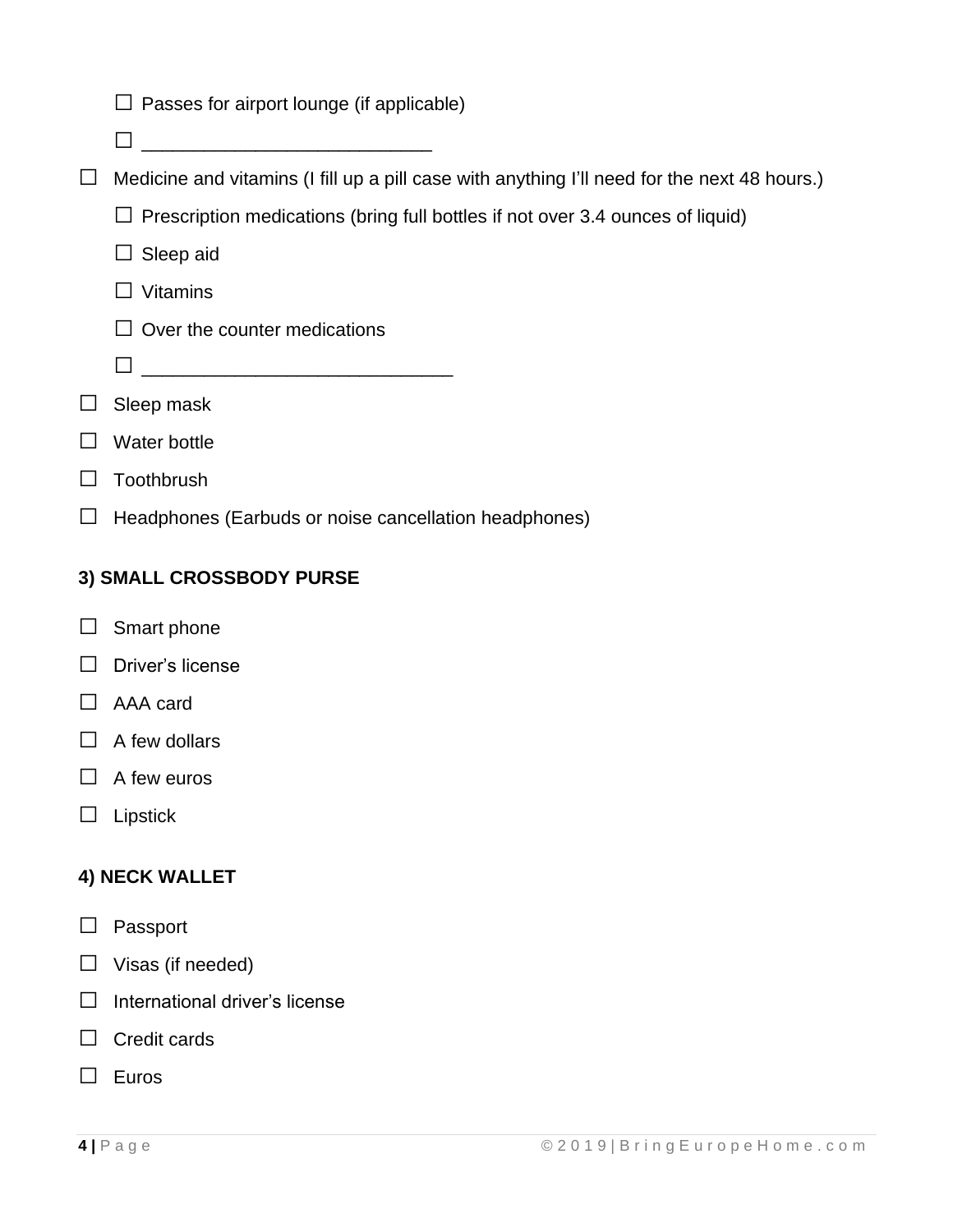# **5) CHECKED BAG**

#### **Clothes:**

- $\Box$  Bras for one week
- $\Box$  Lightweight, quick-drying underwear for one week
- □ Swimsuit
- $\Box$  Lightweight PJs that don't take up a lot of space. If you're cold, you can always add a layer. I prefer the type of PJs that are shorts and a top. They are modest enough that if the bathroom is down the hall, I won't need a robe.

# **Travel Tip: Edit Your Clothes**

Clothing is the area where most of us over pack and lug around far more outfits than we need.

Lay out everything you want to take and then remove 20 percent. Trust me, you won't need it.

Even if you're seeing the same people every day, there are many ways to make the same outfit look different — throw on a scarf or layer two tops.

And if the weather turns cold and you need an extra sweater there are plenty of places to buy one.

- $\square$  Enough pairs of your favorite quick-drying black socks for one week
- $\Box$  Second pair of comfortable shoes. I bring black Dansko Mary Janes or sandals depending on the weather. (Be sure your shoes are so comfy you can walk five miles in them. And break them in before your trip.)
- $\Box$  Flip flops (I wear these as slippers when I'm in my home away from home. Also great for wearing at the pool, beach or public shower.)
- $\Box$  Four additional tops suitable for the season.
- $\Box$  One additional pair of pants (In hot weather it would be capri pants.)
- $\Box$  One skirt or dress (One you can wear during the day or dress up for evening

wear. I prefer a modest length, either just below the knee or maxi.)

- $\Box$  Cardigan sweater
- $\Box$  Blazer or jacket in a neutral color
- $\Box$  Warm weather clothes if traveling in winter, early spring or late fall:

 $\Box$  Isotoner gloves

- □ Hat
- □ Warm scarf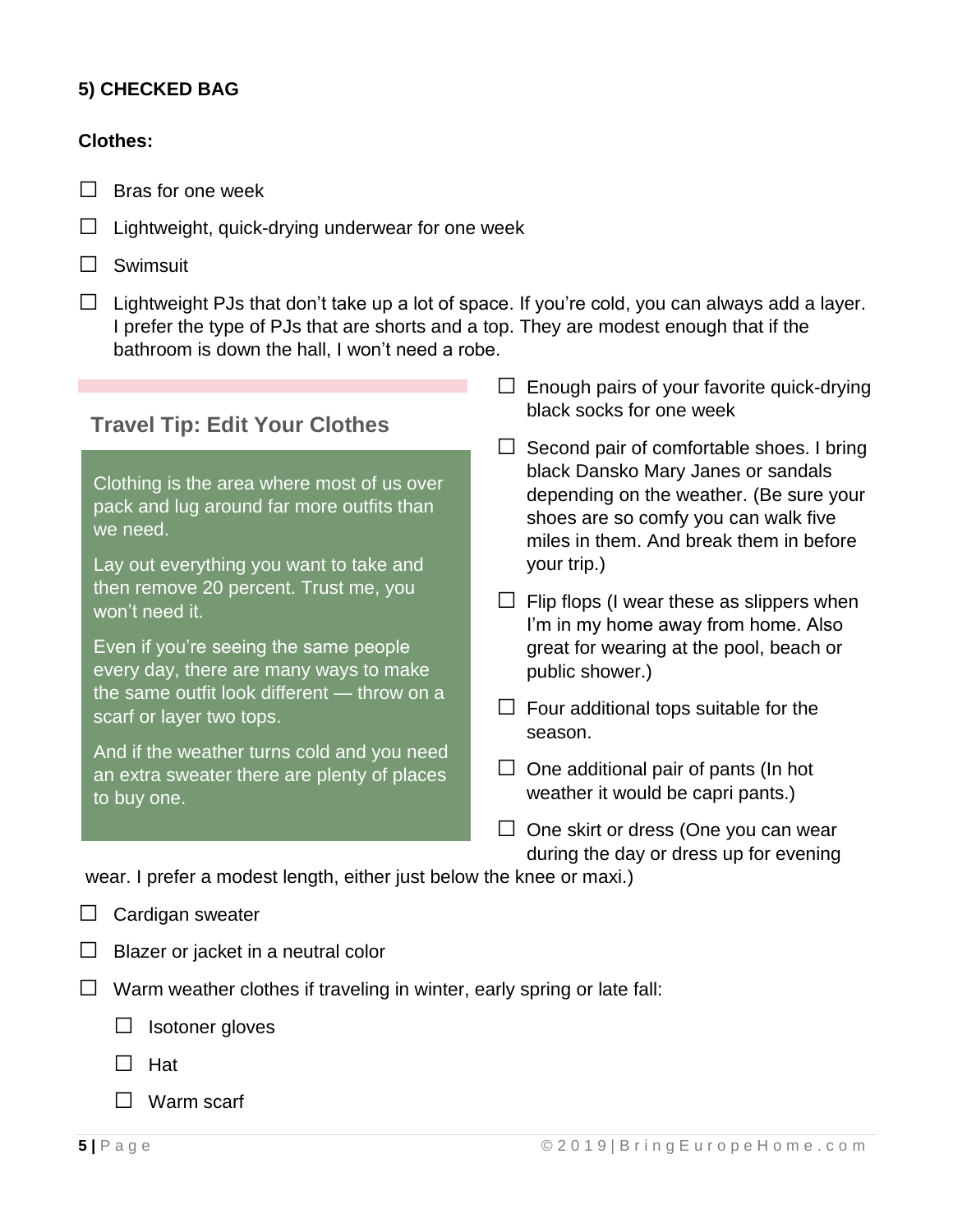$\Box$  Raincoat liner depending on the weather. (The liner makes my raincoat warm enough to wear in 32-degree weather when paired with a sweater.)

 $\Box$  Another option is a light down jacket that can fit into a small packing cube. But be sure to bring an umbrella.

#### **Toiletries:**

| $\Box$ Sunscreen        |
|-------------------------|
| $\Box$ Makeup           |
| $\Box$ Skincare         |
| Other toiletries        |
|                         |
|                         |
|                         |
| Tweezers                |
| $\Box$ Cuticle scissors |
| Nail file               |

 $\Box$  Nail polish (I keep it simple by bringing one bottle of clear polish so I don't have to pack nail polish remover, unless it's summer and I need to polish my toes.)

#### **First aid, medicine and vitamins:**

- $\Box$  Advil or your favorite pain reliefer
- $\Box$  Band-Aids
- $\Box$  Antibiotic ointment, such as Bacitracin
- $\Box$  Sleep aid
- $\Box$  Prescription medicines
- $\Box$  Vitamins (It takes up a lot of space to pack three-months' worth of vitamins, but vitamins are not that easy to find in Europe. However, I pare it down to the essentials for traveling.)